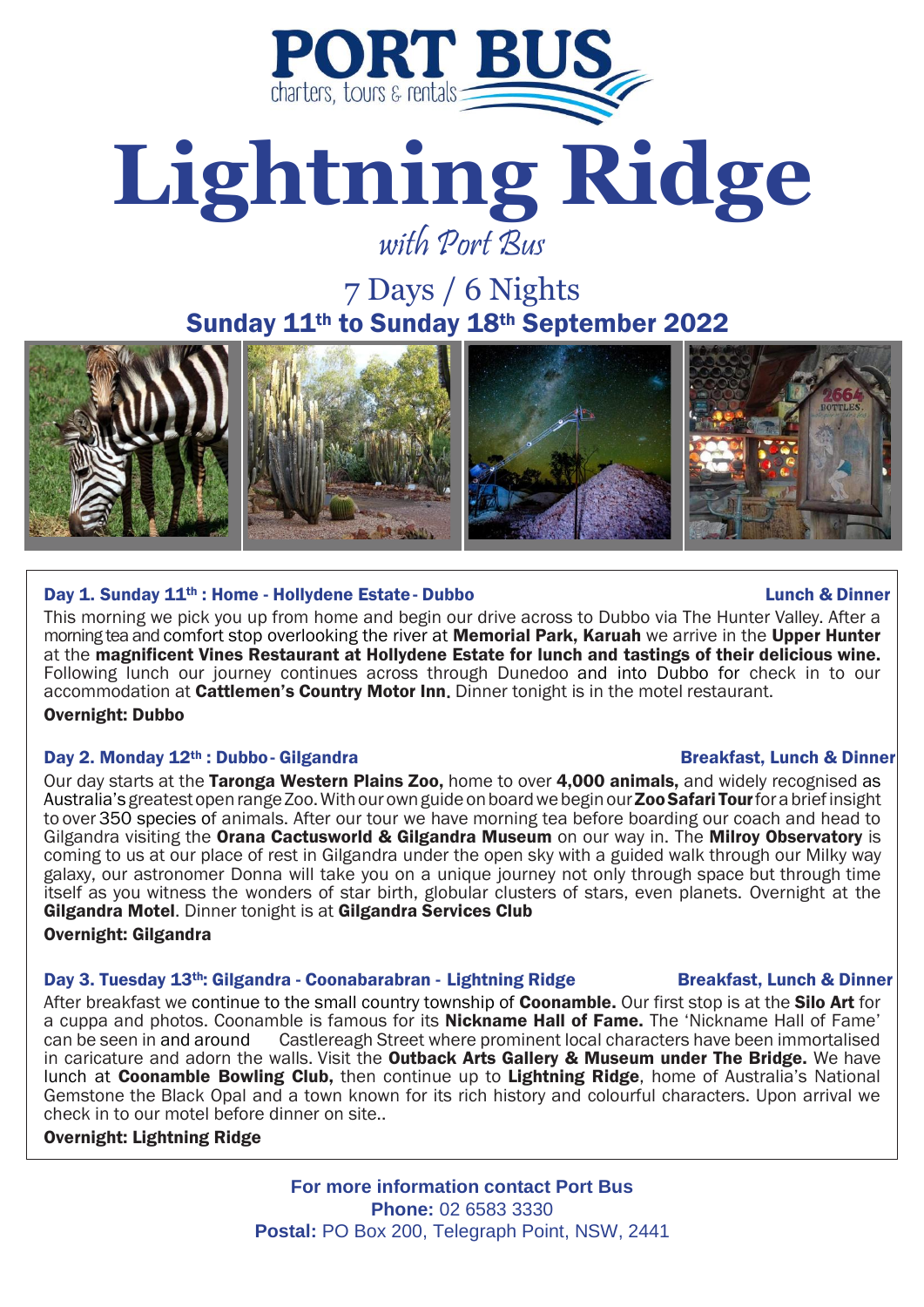### Day 4. Wednesday 14<sup>th</sup> : Lightning Ridge **Breakfast, Lunch & Dinner** Breakfast, Lunch & Dinner

Our Lightning Ridge guide joins us this morning before we head for the fields! Our first visit is to Fred Bodel's Hut, theoldest miners' camp still standing in Lightning Ridge and along the way we pass the historic Three Mile Flat, the site of an early miners' settlement. We continue onto Lunatic Hill Open Cut Mine, which is the largest open cut opal mine in NSW and here learn of historic opal mining techniques and try our luck at opal fossicking ourselves! Travelling backinto town we enjoy morning tea, witness an opal cutting demonstration and listen to an informative talk on the famous Black Opal. Filled with new knowledge we head out to Simons **Hill Opal fields and Miners' Camp** to get some practical experience. Our next stop is at the weird and wonderful **Astronomers' Monument**, a concrete structure of three levels built entirely by hand! The amazing sights around Lightning Ridge continue when we pull up at **Amigo's Castle**, built by Vittorio Stefanato, known locally as "Amigo". Another interesting stop is at **Bevan's Opal Cactus Garden** which has the largest variety of cactus in Australia. Lunch is included with our stop at the garden before moving on to the **Chambers of** the Black Hand, a 100 year old mine. Here we can take our time to explore the hand carved sandstone sculptures, walls and pillars of the underground Gallery. After an amazing day, we make our way to our accommodation for a rest and dinner in our motel restaurant.

#### Overnight: Lightning Ridge

## Day 5. Thursday 15<sup>th</sup> : Grawin - Glengarry Breakfast, Lunch & Dinner

Our guide joins us again today as we head out to Grawin, Glengarry and the Sheepyard Opal Fields. Our first stop is the Grawin Club in the Scrub for morning tea before travelling through the mining fields viewing working mines and opal mining machinery. Lunch today is from the tucker van at the Glengarry Hilton, a great opportunity to meet some of the eccentric and opal loving locals. After lunching our guide takes us on a tour around town which includes stops at the Sheepyard community War Memorial and Sweeney's community shop. With everyone back on-board our coach it's back to Lightning Ridge to our accommodation to rest up before dinner.

## Overnight: Lightning Ridge

#### Day 6 Friday 16<sup>th</sup>: Lightning Ridge - Moree – Glen Innes Breakfast, Lunch & Dinner

After breakfast and checkout, it is goodbye to Lightning Ridge as we begin our journey across to Moree, with a comfort stop @ Collarenebri along the way. We visit the **Moree Gold Club** for lunch. We then head through to Glen Innes. Next stop **New England Wood Turning Centre** for a demonstration and lunch. Glen Innes, check in to our motel before enjoying dinner in the motel restaurant.

## Overnight: Glen Innes

## Day 7 Saturday 12<sup>th</sup>: Glen Innes - Walcha - Port Macquarie **Breakfast & Lunch** Breakfast & Lunch

Today our first port of call is the Gawura Gallery to paint our own boomerang. Then continue to South Grafton Exservicemen's Club where we indulge in a Chinese Banquet! (Hope you are hungry?) As we head further South, we pop into the National Cartoon Gallery in Coffs Harbour. Arriving back home to Port Macquarie after a wonderful few day in Lightning Ridge with Port Bus.